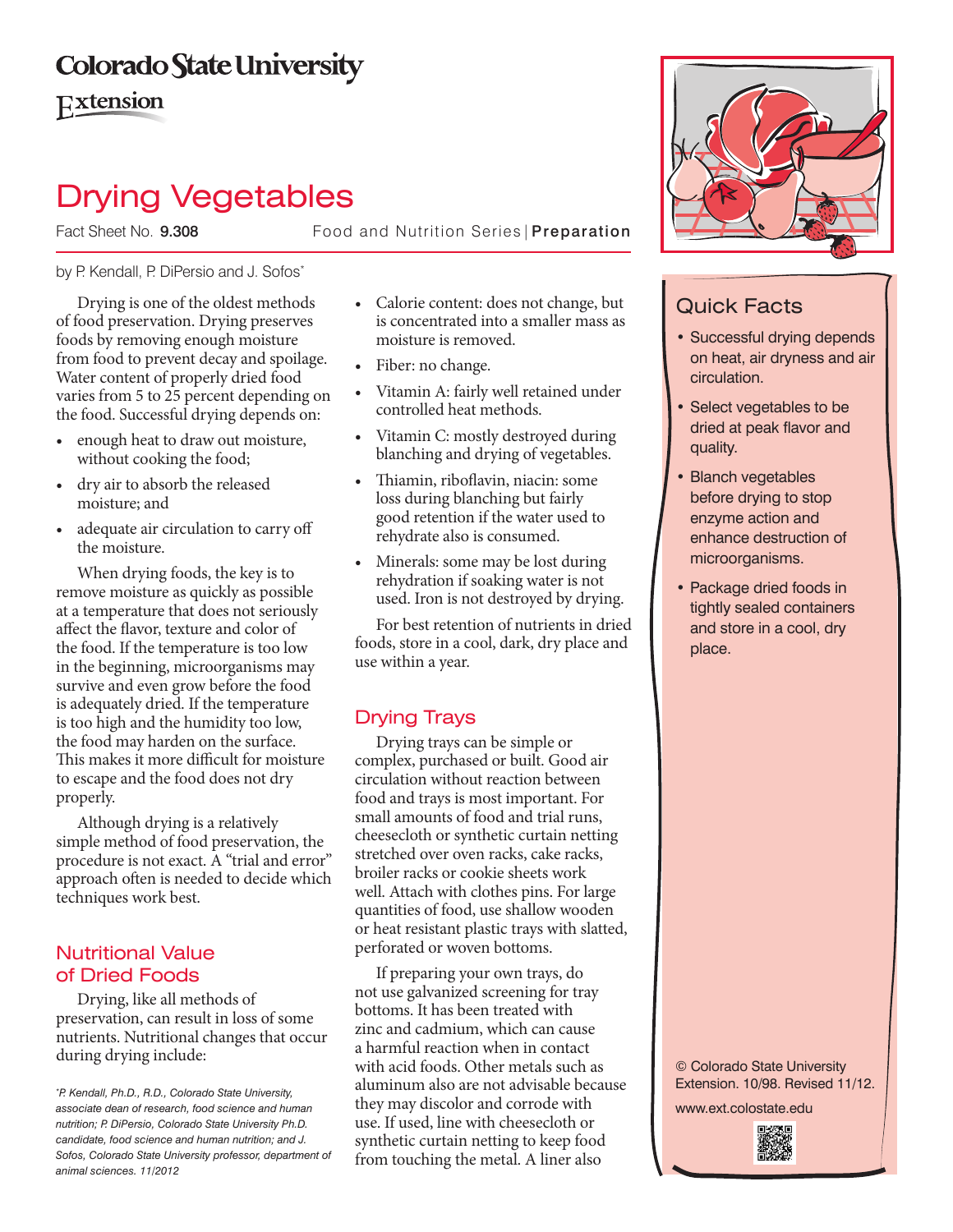helps keep foods from sticking to trays and prevents pieces of food from falling through.

Wash trays in hot, sudsy water with a stiff brush. Rinse in clear water and air dry thoroughly before and after each use. A light coat of fresh vegetable oil or nonstick substance helps protect wood slats and makes cleaning easier.

If trays are used in an oven, they should be 1 1/2 inches smaller in length and width than the oven dimensions to allow for good air circulation. When stacking trays, place blocks of wood 2 inches or higher between trays.

## Selecting Vegetables

Select vegetables at peak flavor and eating quality. This usually is just as they reach maturity. Sweet corn and green peas, however, should be slightly immature so they retain their sweet flavor before their sugars change to starch. Refer to Table 1 for fresh-todried ratios for a variety of produce.

Picking activates enzymes that cause color, flavor, texture, sugar content and nutrient changes in vegetables. To control such changes, prepare the produce immediately after gathering and begin processing at once. Thoroughly wash or clean produce to remove any dirt or spray. Drain thoroughly. Shake leafy vegetables well. Sort and discard any food with decay, bruises or mold. Such defects may affect all pieces being dried.

## Pretreating Vegetables to Enhance Quality and Safety

Pretreating vegetables by blanching in boiling water or citric acid solution is recommended to enhance the quality and safety of the dried vegetables (see Table 2). Blanching helps slow or stop the enzyme activity that can cause undesirable changes in flavor and texture during storage. Blanching also relaxes tissues so pieces dry faster, helps protect the vitamins and color and reduces the time needed to refresh vegetables before cooking. In addition, research studies have shown that

#### **Table 1: Yield of dried vegetables.**

|                 | <b>Amount purchased</b> |                             |              |  |
|-----------------|-------------------------|-----------------------------|--------------|--|
|                 | or picked               | <b>Amount dried product</b> |              |  |
| <b>Produce</b>  | <b>Pounds</b>           | <b>Pounds</b>               | <b>Pints</b> |  |
| Beans, lima     | 7                       | 11/4                        | 2            |  |
| Beans, snap     | 6                       | 1/2                         | 21/2         |  |
| <b>Beets</b>    | 15                      | 11/2                        | 3 to 5       |  |
| <b>Broccoli</b> | 12                      | 13/8                        | 3 to 5       |  |
| Carrots         | 15                      | 11/4                        | $2$ to 4     |  |
| Celery          | 12                      | 3/4                         | $31/2$ to 4  |  |
| Corn            | 18                      | 21/2                        | 4 to 4 $1/2$ |  |
| Greens          | 3                       | 1/4                         | 51/2         |  |
| Onions          | 12                      | 11/2                        | 41/2         |  |
| Peas            | 8                       | 3/4                         |              |  |
| Pumpkin         | 11                      | 3/4                         | 31/2         |  |
| Squash          | 10                      | 3/4                         | 5            |  |
| Tomatoes        | 14                      | 1/2                         | $21/2$ to 3  |  |

Source: *Drying Foods at Home*, Marjorie M. Philips, Cooperative Extension Service. University of Arkansas, Little Rock, Arkansas 72203

pretreating vegetables by blanching in water or citric acid solution enhances the destruction of potentially harmful bacteria during drying, including *Escherichia coli* O157:H7, *Salmonella* species and *Listeria monocytogenes*.

#### Blanching

Water blanching is recommended over steam blanching or blanching in a microwave because water blanching achieves a more even heat penetration than the other two methods. Plain water or water with added citric acid may be used. Citric acid acts as an antidarkening and anti-microbial agent. Prepare the citric acid water by stirring 1/4 teaspoon (1 gram) of citric acid into one quart (approximately one liter) of water.

Work with small amounts so plain or citric acid water doesn't stop boiling. Watch closely and precook as follows:

- • Fill large kettle half full with plain or citric acid water and bring to a boil.
- Put no more than one quart of the vegetable pieces in a cheesecloth or other mesh bag. A 36-inch cloth square gathered at the corners works well. Secure ends.
- Drop vegetable bag in boiling water, making sure water covers the vegetables. Shake bag so hot water reaches all pieces.
- Start timing as soon as vegetables are in boiling water. Adjust heat to ensure continuous boiling.
- Heat for length of time shown in Table 2.
- Drop bag in very cold water to cool (same time as blanched).
- Drain on paper towel or cloth.

## Drying Methods

Arrange pretreated vegetables on drying trays in single or thin layers, 1/2 inch deep or less. Dry in dehydrator or oven as described below.

**Dehydrator Drying.** Electric dehydrators with thermostatic controls are recommended for home food drying. They are relatively inexpensive, convenient for drying large or small batches of food, and easy to use. The best dehydrators have thermostatically controlled heat settings and fans that blow warm air over the foods. Some models have a heat source at the bottom and removable, perforated trays (for air circulation) stacked above the heat source. Dehydrators should be used indoors in a dry, wellventilated room. Food on lower trays near the heat source will often dry more rapidly than food on higher trays and, therefore, trays should be rotated throughout drying.

**Oven Drying**. If you do not have access to a food dehydrator, either a gas or electric oven may be used to dry vegetables. Both require careful watching to prevent scorching. Proper temperature and ventilation are most important in oven drying. To oven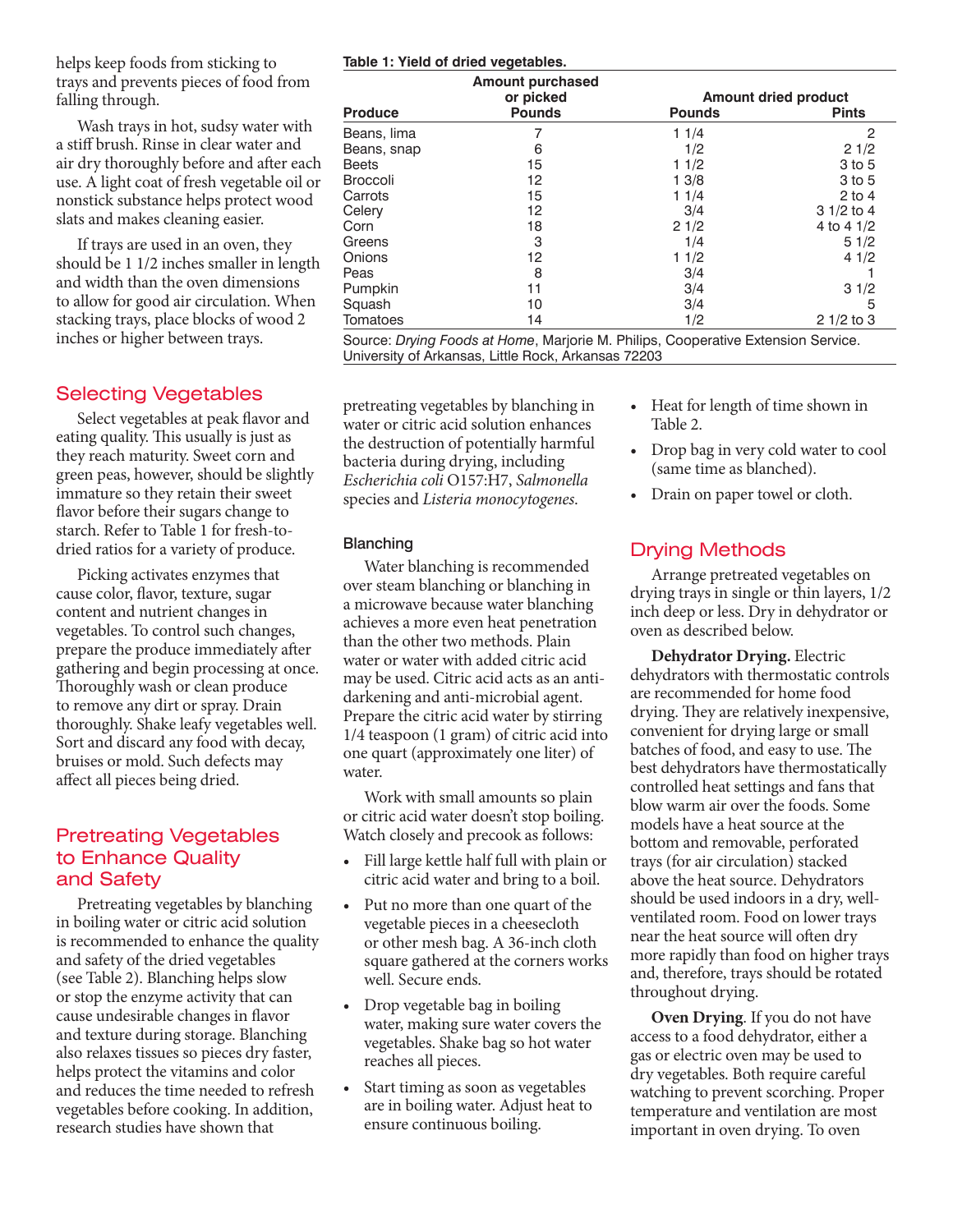#### **Table 2. Steps for drying vegetables. (See text for details.)**

| Vegetable                                                     | <b>Preparation</b>                                                                                                                                                                                       | <b>Blanching</b><br>Time* (mins.) Time (hrs.) | <b>Drying</b> | <b>Dryness test</b>                  |
|---------------------------------------------------------------|----------------------------------------------------------------------------------------------------------------------------------------------------------------------------------------------------------|-----------------------------------------------|---------------|--------------------------------------|
| Asparagus                                                     | Wash thoroughly. Halve large tips.                                                                                                                                                                       | $4 - 5$                                       | $6 - 10$      | Leathery to brittle                  |
| Beans, green                                                  | Wash. Cut in pieces or strips.                                                                                                                                                                           | 4                                             | $8 - 14$      | Very dry, brittle                    |
| Beets                                                         | Cook as usual. Cool, peel. Cut into shoestring<br>strips 1/8" thick.                                                                                                                                     | None                                          | $10-12$       | Brittle, dark red                    |
| Broccoli                                                      | Wash. Trim, cut as for serving. Quarter stalks lengthwise.                                                                                                                                               | 4                                             | $12 - 15$     | Crisp, brittle                       |
| <b>Brussels sprouts</b>                                       | Wash. Cut in half lengthwise through stem.                                                                                                                                                               | $5-6$                                         | $12 - 18$     | Tough to brittle                     |
| Cabbage                                                       | Wash. Remove outer leaves, quarter and core. Cut into strips<br>$1/8$ " thick.                                                                                                                           | 4                                             | $10-12$       | Crisp, brittle                       |
| Carrots, parsnips                                             | Use only crisp, tender vegetables. Wash.<br>Cut off roots and tops; peel. Cut in slices or strips 1/8" thick.                                                                                            | 4                                             | $6 - 10$      | Tough to brittle                     |
| Cauliflower                                                   | Wash. Trim, cut into small pieces.                                                                                                                                                                       | $4 - 5$                                       | $12 - 15$     | Tough to brittle                     |
| Celery                                                        | Trim stalks. Wash stalks and leaves thoroughly. Slice stalks.                                                                                                                                            | 4                                             | $10-16$       | Very brittle                         |
| Chili peppers, green                                          | Wash. To loosen skins, cut slit in skin, then rotate over flame 6-8<br>minutes or scald in boiling water. Peel and split pods.<br>Remove seeds and stem. (Wear gloves if necessary.)                     | None                                          | 12-24         | Crisp, brittle,<br>medium green      |
| Chili peppers, red                                            | Wash thoroughly. Slice or leave whole if small.                                                                                                                                                          | 4                                             | $12 - 24$     | Shrunken, dark red<br>pods, flexible |
| Corn, cut                                                     | Husk, trim. Wash well. Blanch until milk in corn is set. Cut<br>kernels from the cob.                                                                                                                    | $4-6$                                         | $6 - 10$      | Crisp, brittle                       |
| Eggplant                                                      | Wash, trim, cut into 1/4" slices.                                                                                                                                                                        | 4                                             | $12 - 14$     | Leathery to brittle                  |
| Horseradish                                                   | Wash, remove small rootlets and stubs. Peel or scrape roots. Grate. None                                                                                                                                 |                                               | $6 - 10$      | Brittle, powdery                     |
| Mushrooms**                                                   | Scrub. Discard tough, woody stalks. Slice tender stalks 1/4" thick.<br>Peel large mushrooms, slice. Leave small mushrooms whole.<br>Dip in solution of 1 tsp. citric acid/quart water 10 minutes. Drain. | None                                          | $8 - 12$      | Dry and leathery                     |
| Okra                                                          | Wash thoroughly. Cut into 1/2" pieces or split lengthwise.                                                                                                                                               | 4                                             | $8 - 10$      | Tough, brittle                       |
| Onions                                                        | Wash, remove outer paper skin. Remove tops and root ends,<br>slice 1/8 to 1/4" thick.                                                                                                                    | 4                                             | $6 - 10$      | Very brittle                         |
|                                                               | Parsley; other herbs  Wash thoroughly. Separate clusters. Discard long or tough stems.                                                                                                                   | 4                                             | $4 - 6$       | Flaky                                |
| Peas                                                          | Shell and wash.                                                                                                                                                                                          | 4                                             | $8 - 10$      | Hard, wrinkled,<br>green             |
| Peppers; pimentos                                             | Wash, stem. Remove core and seeds. Cut into 1/4 to 1/2"<br>strips or rings.                                                                                                                              | 4                                             | $8 - 12$      | Tough to brittle                     |
| Potatoes                                                      | Wash, peel. Cut into 1/4" shoestring strips or 1/8" thick slices.                                                                                                                                        | 7                                             | $6 - 10$      | <b>Brittle</b>                       |
| Spinach; greens like<br>Kale, Chard, mustard excess moisture. | Trim and wash very thoroughly. Shake or pat dry to remove                                                                                                                                                | 4                                             | $6 - 10$      | Crisp                                |
| Squash, summer<br>or banana                                   | Wash, trim, cut into 1/4" slices.                                                                                                                                                                        | 4                                             | $10-16$       | Leathery to brittle                  |
| Squash, winter                                                | Wash rind. Cut into pieces. Remove seeds and cavity pulp.<br>Cut into 1" wide strips. Peel rind. Cut strips crosswise into pieces<br>about 1/8" thick.                                                   | 4                                             | $10-16$       | Tough to brittle                     |
| Tomatoes                                                      | Steam or dip in boiling water to loosen skins. Chill in cold water.<br>Peel. Slice 1/2" thick or cut in 3/4" sections. Dip in solution of 1 tsp.<br>citric acid/quart water for 10 minutes.              | None                                          | $6 - 24$      | Crisp                                |

\*Blanching times are for 3,000 to 5,000 feet. Times will be slightly shorter for lower altitudes and slightly longer for higher altitudes or for large quantities of vegetables.

\*\***WARNING:** The toxins of poisonous varieties of mushrooms are **not** destroyed by drying or by cooking. Only an expert can differentiate between poisonous and edible varieties.